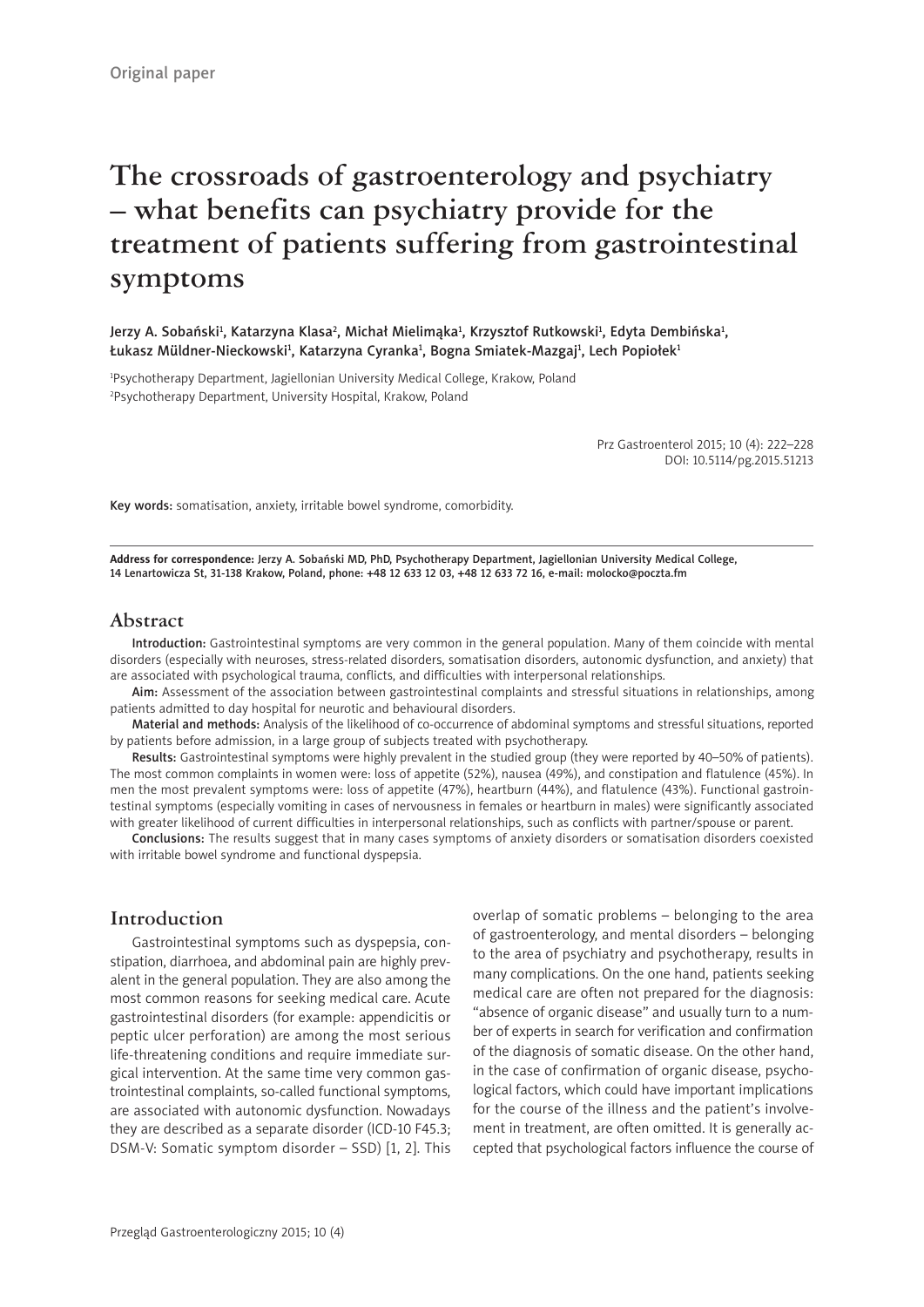the disease, including its severity and frequency of exacerbations [3]. Attention is paid to the analysis of mental state associated with somatic disorders, such as irritable bowel syndrome (IBS) and conditions similar to IBS [4, 5], ulcer disease, functional dyspepsia [6], and digestive disorders unrelated to erosion [e.g. 7]. A study by Walter *et al.* revealed that abdominal pain, even if it does not meet IBS criteria, is often connected with greater risk of the presence of anxiety and depression symptoms. It is also associated with the severity of these symptoms [8]. A striking illustration of the importance of the psychological burden associated with gastrointestinal symptoms is the observation that the majority (50–90%) of patients who start treatment of IBS suffered from at least one mental disorder: a depressive disorder, a generalised anxiety disorder, a panic disorder, a social phobia, a somatisation disorder, or posttraumatic stress disorder (PTSD). These mental disorders clearly exacerbate their condition [4, 9].

Psychological factors associated with gastrointestinal disorders and discomfort include: current burdensome life events, abnormal relationships with parents, abuse [10–13], anxiety, depressiveness, neuroticism, immature defence mechanisms, inadequate social support [7, 14], and difficulties in interpersonal relationships (associated with hypersensitivity in the relationship) [15]. Some studies suggest that there is a link between abdominal symptoms and sexual experience in men who had early (at the age of 14–16 years) sexual initiation [16]. What is more, functional abdominal pain is associated with a history of sexual abuse, both in children and in adults [17].

Due to the high incidence of gastrointestinal symptoms in patients suffering from psychiatric disorders (especially neuroses), it is crucial to identify the main risk factors for "intestinal complaints" and other ailments that fall within the spectrum of symptoms of neurotic disorders (somatisation disorders, anxiety disorders, and others).

It is estimated that in the case of IBS, gastrointestinal complaints are a more important reason than the psychiatric manifestations for seeking medical care [18]. Nevertheless, there are two main factors responsible for excessive use of health care resources by patients with IBS. These include: somatisation disorder comorbidity [19] and difficulties in relationships with doctors – for example: refusing to admit that IBS has a psychological background or so-called "pseudo-healthy" behaviours, such as extra visits and medical consultations, demanding the change of drugs, absenteeism from work, use of benzodiazepines, etc. [20].

The association between IBS and psychiatric disorders is commonly recognised. That is why, in the case of IBS treatment, pharmacotherapy and psychotherapy

are often combined. Obviously it should be mentioned that there are some protests against labelling people suffering from IBS as psychiatric patients [21]. Back in the 90s the belief that mental disorders are a cause of IBS was withdrawn in favour of the view that IBS and mental disorders often co-occur. It was also observed that treatment of psychogenic component reduces functional gastrointestinal symptoms [22]. Among the most important evidence of the relevance of offering psychotherapy in neurotic disorders with gastrointestinal symptoms is its high efficiency, even if IBS is accompanied by panic disorder (e.g. [23]).

The nuisance of gastric complaints associated with psychological factors increases in the process of somatosensory amplification, when the patient focuses on the alleged threat [24]. Therefore, one of the best methods to reveal the causes of gastrointestinal symptoms is the analysis of the context (e.g. interpersonal conflicts or psychological trauma) in which the symptoms occur [12, 16].

Paradoxically, Polish psychiatrists are not very interested in functional gastrointestinal disorders (this became clear after the analysis of the recent issues of "Psychiatria Polska", e.g. [25]). Much more attention is paid to eating disorders (e.g. [26, 27]). It is a paradox because neurotic disorders are among the most serious medical problems [28] and they are commonly misdiagnosed and not treated properly [29]. This paper is an attempt to make up for this lack.

## **Aim**

Estimation of the prevalence of gastrointestinal complaints in patients admitted to day hospital for neurotic and behavioural disorders. Assessment of the association between gastrointestinal complaints and stressful life events, related to partnership or marriage, among these patients.

## **Material and methods**

Data regarding stressful situations concerning partnership or marriage were gathered using a structured Life Inventory, which was filled out, prior to the therapy, by patients who were hospitalised between 1980 and 2002. Qualification for treatment was based on psychiatric assessment, psychological examination, and a battery of questionnaires, which allowed the exclusion of disorders related to schizophrenia, affective, exogenous, or pseudoneurotic disorders, and serious somatic diseases. Information about the occurrence and severity of symptoms were obtained using the KO "0" Symptom Checklist by J. Aleksandrowicz, which was filled out by patients prior to psychotherapy [12]. Answers to six of seven items of the KO "0" checklist (diarrhoea, constipation, vomiting,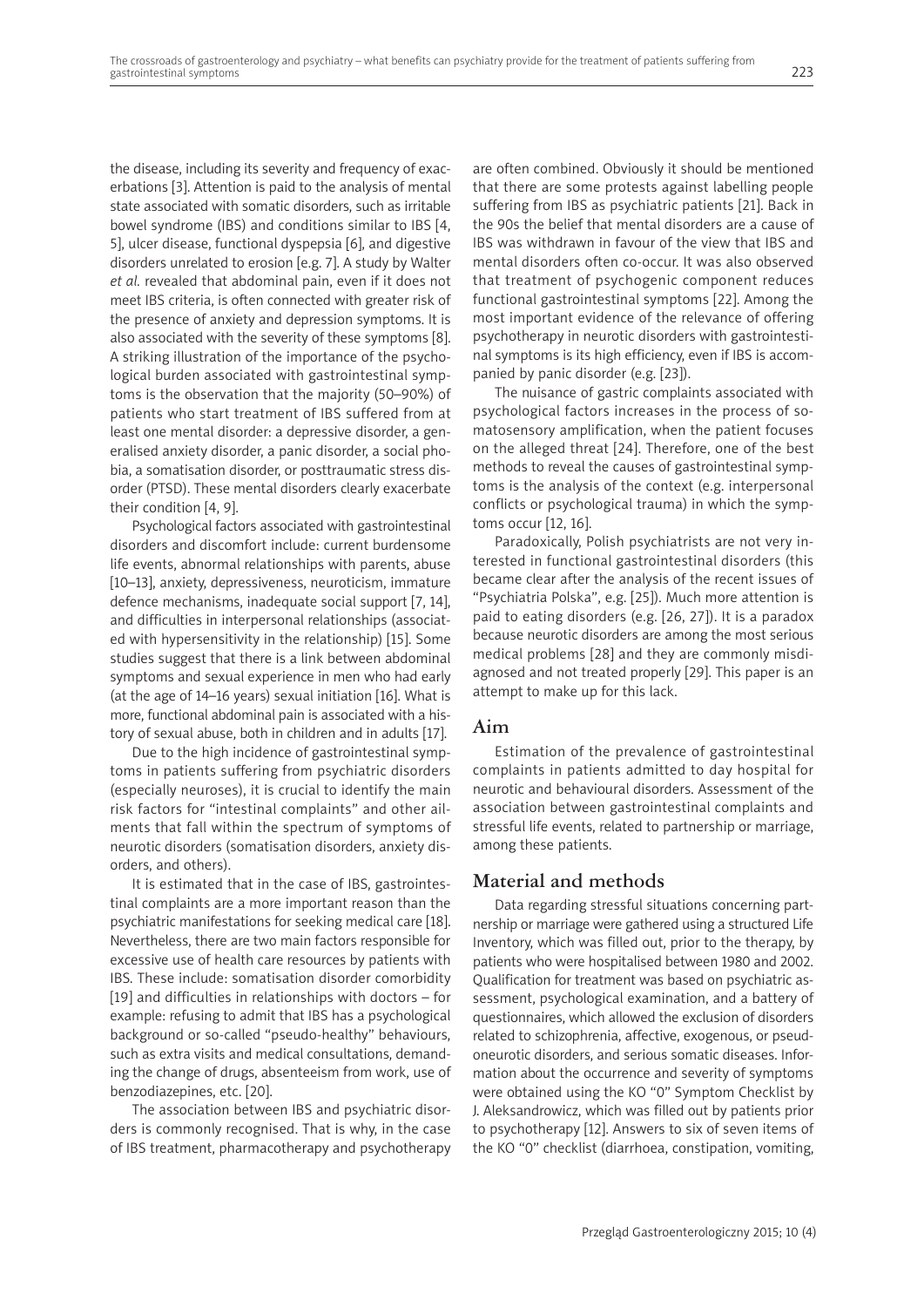| Parameter                                           | Female ( $n = 2582$ ) | Male $(n = 1347)$ |
|-----------------------------------------------------|-----------------------|-------------------|
| Global severity of symptoms, mean $\pm$ SD (median) | 394 ±152 (387)        | 349 ±151 (336)    |
| Primary diagnostic codes according to ICD-10 [%]:   |                       |                   |
| F44/45 Dissociative or somatoform disorders         | 29                    | 25                |
| F60 Personality disorders                           | 23                    | 29                |
| F40/F41 Anxiety disorders                           | 17                    | 16                |
| F48 Neurasthenia                                    | $\overline{7}$        | 14                |
| F34 Dysthymia                                       | $\overline{7}$        | 5                 |
| F50 Eating disorders                                | 5                     | $\Omega$          |
| F42 Obsessive-compulsive disorders                  | $\overline{2}$        | $\mathcal{P}$     |
| F43 Reaction to stress and adjustment disorders     | $\mathbf{1}$          | $\overline{2}$    |
| Other                                               | $\overline{3}$        | $\overline{2}$    |
| No data                                             | 6                     | 6                 |
| Age, mean $\pm$ SD (median)                         | $33 \pm 9 (33)$       | $32 \pm 9(28)$    |
| Education [%]:                                      |                       |                   |
| Preschool/Primary education                         | 9                     | 12                |
| Secondary education (including students)            | 57                    | 56                |
| Higher education                                    | 34                    | 32                |
| Employed [%]                                        | 59                    | 70                |
| Unemployed [%]:                                     | 41                    | 30                |
| Pensioners                                          | 10                    | $7\overline{ }$   |
| Students                                            | 23                    | 24                |

| Table I. Severity of neurotic symptoms, diagnosis according to the ICD-10 and socio-demographic data of patients |  |  |  |
|------------------------------------------------------------------------------------------------------------------|--|--|--|
|------------------------------------------------------------------------------------------------------------------|--|--|--|

nausea, heartburn, flatulence) regarding functional complaints were selected as reports of crucial functional gastrointestinal symptoms according to Rome III Diagnostic Criteria for FGIDs [30, 31]; however, data obtained from the database usually did not allow completion of the diagnosis (e.g. time criteria had not been checked precisely enough). Exclusion of non-functional gastrointestinal disorders was based on pre-therapy medical consultations (including, when necessary, gastrologist's consultation), which allowed fulfilment of the 'absence' criteria of Rome III [30, 31]. Appetite loss was added as a separate psychogenic complaint directly reported by patients. Most of the 3929 surveyed people were diagnosed with one neurotic disorder or a personality disorder as a primary diagnosis with accompanying neurotic disorder. Information about selected sociodemographic characteristics of the studied group are presented in Table I. Data obtained using routine diagnostic tests (after receiving informed consent of the patients) were anonymised. Bioethics Committee approval: UJKBET/111/B/2009 was obtained. Odds ratios (OR) for the coexistence of the two nominal variables (life context and symptom) were calculated using logistic regression [16].

#### **Statistical analysis**

Licensed StatSoft Statistica PL software was used.

## **Results**

The results of analysis of the incidence and severity of extreme gastrointestinal symptoms, which were reported by patients using the KO "0" Symptom Checklist, are presented below.

As shown in Table II, the vast majority of the analysed symptoms were significantly more frequent in females than in males (significantly higher prevalence in males was found only in the case of heartburn). The most common complaint in both sexes was loss of appetite (in women 53%, in men 47%). Due to such significant differences in symptoms in males and females, and the potential diversity of experiencing stressful life events between men and women, further analyses were performed in these two subgroups separately. The results of logistic regression analysis were classified as significant when the odds ratios (OR) was higher than 1.5 and the *p*-value was lower than 0.05. Regression analysis results are listed below (statistical significance is marked as \**p* < 0.05, \*\**p* < 0.01, \*\*\**p* < 0.001).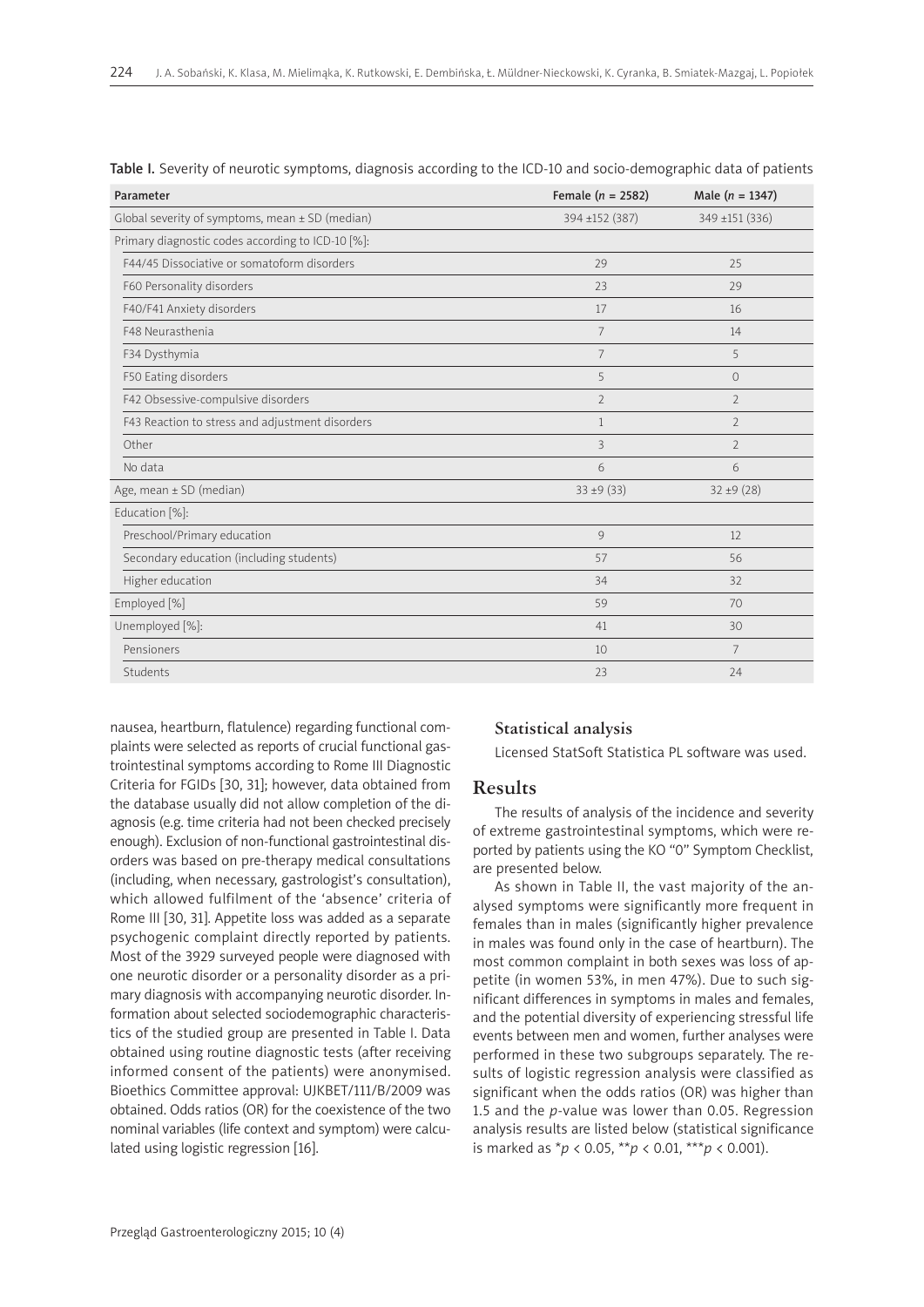#### Table II. Occurrence of gastrointestinal symptoms

| KO "0" checklist symptom as reported by patients | Supposed place as core symptom<br>in Rome III Criteria [30] | Female [%] | Male [%] |
|--------------------------------------------------|-------------------------------------------------------------|------------|----------|
| Diarrhoea                                        | C <sub>4</sub>                                              | 30         | 31       |
| Constipation                                     | C <sub>3</sub>                                              | $***45$    | 27       |
| Vomiting when nervous                            | B <sub>3</sub> b                                            | $***26$    | 16       |
| Appetite loss                                    | n/a                                                         | $***53$    | 47       |
| Nausea, feeling sick                             | B <sub>3</sub> a                                            | $***49$    | 39       |
| "Heartburn"                                      | AI and/or BI                                                | 37         | ***44    |
| Flatulence, passing gas involuntarily            | C <sub>2</sub>                                              | 45         | 43       |

*\*\*\*p < 0.001 – test for two percentages.*

#### **The co-occurrence of diarrhoea and stressful situations in males and females**

In females who reported symptoms of chronic diarrhoea the risk of difficulties in relationships was significantly higher than in women without diarrhoea. The difficulties in relationships mentioned in the previous sentence included: a) conflict expressed by passive-aggressive silence or insults (OR \*\*\*1.58, 95% CI: 1.24– 2.01), b) the feeling that the patient's partner hates her (OR \*2.34, 95% CI: 1.19–4.60), and c) the patient's conflict with the father of her partner (OR \*\*1.91, 95% CI: 1.30–2.81). In males, diarrhoea coexisted more often with the following difficulties in the relationship: the patient's conflict with his partner's father (OR \*2.00, 95% CI: 1.07–3.74) and a sense that the patient put much more effort into establishing the relationship than his partner did (OR \*1.65, 95% CI: 1.16–2.33).

#### **The co-occurrence of constipation and stressful situations in males and females**

Constipation in females was not associated significantly with any aspect of the relationship. In males who suffered from constipation, the risk of the following difficulties in the relationship was significantly raised: a) reluctance to the partner (OR \*2.25, 95% CI: 1.15– 4.39), b) getting married out of fear of being alone (OR \*\*2.69, 95% CI: 1.42–5.11), c) passive-aggressive behaviour in conflicts with the partner (OR \*1.55, 95% CI: 1.09–2.20), and d) unsatisfactory sex life (OR \*1.69, 95% CI: 1.09–2.62).

#### **The co-occurrence of vomiting and stressful situations in males and females**

Females who vomited in stressful situations reported significantly more often two sorts of reasons for building a sexual relationship. These were: family or friends pressure (OR \*2.38, 95% CI: 1.25–4.54) and the desire to become independent (OR \*1.63, 95% CI: 1.12– 2.37). Moreover, they also reported: feeling indifferent to the partner (OR \*1.52, 95% CI: 1.12–2.06), considering the relationship to be unreliable because of "external circumstances" (OR \*1.51, 95% CI: 1.11–2.05), calling the police during marital quarrels (OR \*\*1.88, 95% CI: 1.32– 2.69), long interpersonal relationships interspersed with short and transient sexual contacts (OR \*1.75, 95% CI: 1.02–2.98), short (few months or even few weeks) duration of the current relationship at the time of admission to the day hospital (OR \*\*1.70, 95% CI: 1.18–2.44), and early marriage – before the age of 19 years (OR\* 1.57, 95% CI: 1.08–2.30). Vomiting in case of distress in females was associated with a greater variety of stressful situations than in males. In males, vomiting when nervous co-occurred significantly more often with: asymmetric efforts to establish relationship – more effort put by man (OR \*1.59, 95% CI: 1.05–2.41), hatred towards the partner (OR \*4.16, 95% CI: 1.11–15.62), ongoing breakdown of the relationship (OR \*\*2.03, 95% CI: 1.32–3.14), feeling worse than the partner (OR  $*1.73$ , 95% CI: 1.17-2.56), calling the police during marital quarrels (OR \*2.78, 95% CI: 1.27–6.06), meddling in the relationship committed by a third party (OR \*3.67, 95% CI: 1.38–9.76), rare episodes of sexual intercourse (OR \*\*1.75, 95% CI: 1.19–2.58), conflicts with partner's father (OR \*\*1.91, 95% CI: 1.22–3.00), and living with parents (OR \*\*\*2.45, 95% CI: 1.65–3.64).

#### **The co-occurrence of appetite loss and stressful situations in males and females**

Loss of appetite in women coexisted significantly more often with: marriage under pressure or coercion (OR \*2.34, 95% CI: 1.20–4.56), feeling worse than the partner (OR \*\*\*1.57, 95% CI: 1.29–1.90), and feeling that the relationship has been very bad (OR \*1.54, 95% CI: 1.13–2.11). Men reported significantly more often: relationship breakdown (OR \*1.67, 95% CI: 1.14–2.44)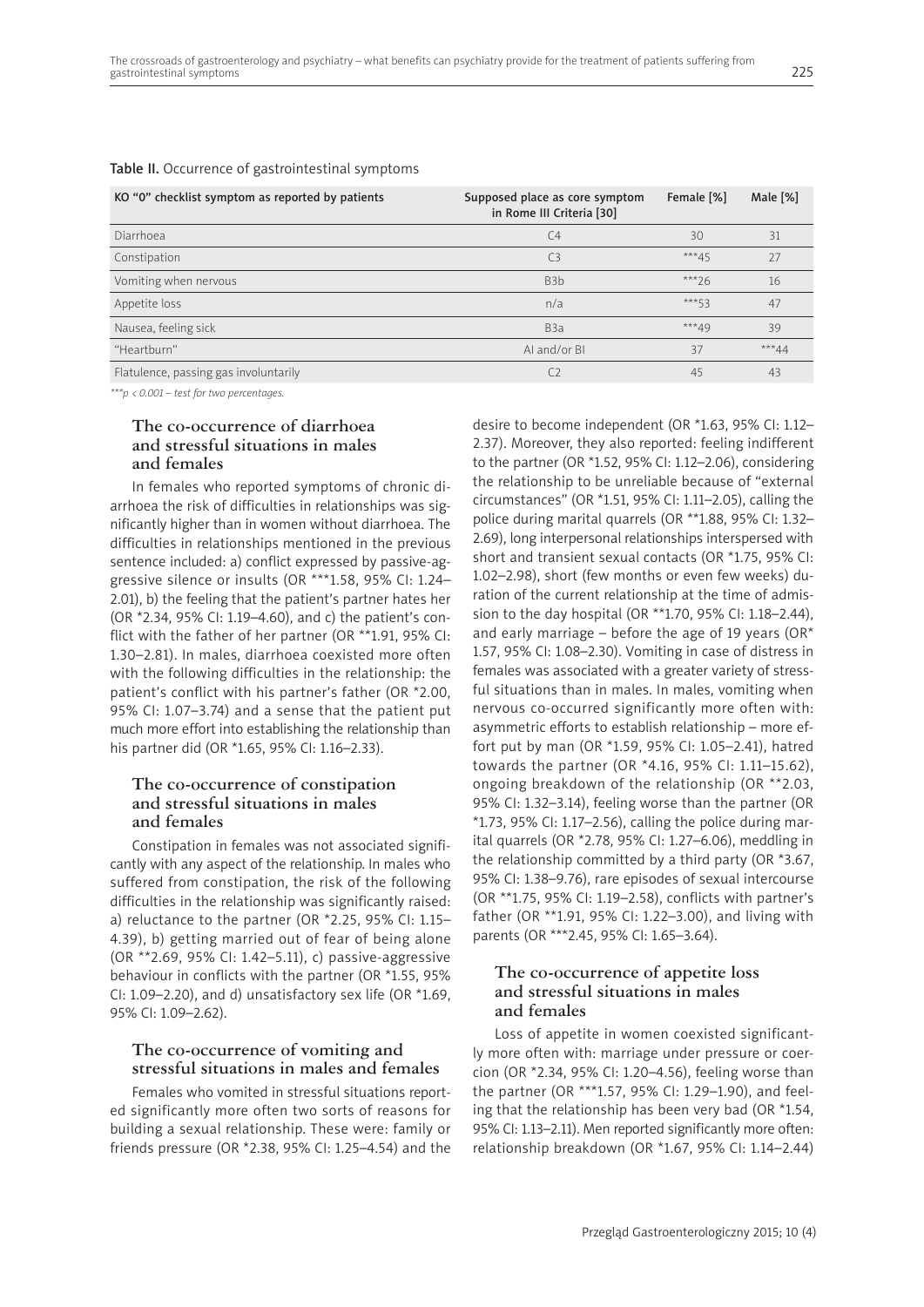and meddling in the relationship committed by a third party (OR \*3.68, 95% CI: 1.19–11.35).

#### **The co-occurrence of nausea and stressful situations in males and females**

In females complaining of nausea, the first marriage was made significantly more often at the age of 19– 20 years (OR \*1.51, 95% CI: 1.18–1.93), and at the time of admission to the hospital it had lasted for several weeks or months (OR \*1.52, 95% CI: 1.07–2.17). Males suffering from nausea reported significantly more often: calling the police during marital quarrels (OR \*2.22, 95% CI: 1.05–4.70), passive-aggressive behaviour during conflicts with the partner (OR \*\*1.62, 95% CI: 1.16–2.25), feeling worse than the partner (OR \*1.51, 95% CI: 1.09– 2.09), and conflicts with partner's father (OR \*\*1.82, 95% CI: 1.28–2.58).

#### **Coexistence of heartburn and stressful situations in males and females**

Women suffering from heart burn were significantly more likely to report a desire to become independent as a reason for marriage (OR \*1.62, 95% CI: 1.13–2.31). They also reported more often long interpersonal relationships interspersed with short and transient sexual contacts (OR \*1.99, 95% CI: 1.19–3.35). Men were significantly more likely to report: entering into marriage because they got used to the partner (OR \*\*2.50, 95% CI: 1.32–4.72) and because of some commitments/feelings of obligation (OR \*1.67, 95% CI: 1.00–2.81). They also believed that their partner put more effort into establishing the relationship than themselves (OR \*\*\*1.81, 95% CI: 1.31–2.49). Moreover, they often reported: police interventions during interpersonal conflicts (OR \*2.52, 95% CI: 1.16–5.46), passive-aggressive silence (OR \*\*\*1.87, 95% CI: 1.34–2.61), and the sense that the relationship is uncertain because of the partner's travels or a love triangle (OR \*1.64, 95% CI: 1.04–2.60). Males suffering from heartburn also often reported: parallel long-term and short-term sexual relationships (OR \*1.73, 95% CI: 1.03–2.89) and periodic conflicts with the partner's father (OR \*\*1.70, 95% CI: 1.20–2.42).

#### **Coexistence of flatulence and stressful situations in males and females**

Females suffering from flatulence were significantly more likely to report passive-aggressive silence during conflicts with the partner (OR \*\*\*1.54, 95% CI: 1.22–1.94). Males with the same symptoms reported significantly more often: police interventions during interpersonal conflicts (OR \*2.17, 95% CI: 1.01–4.63), feeling uncertain because of partner's journey, love triangle, etc. (OR \*1,65, 95% CI: 1.04–2.61), and sexual preferences other than genital-heterosexual – such as homosexual, autosexual, etc. (OR \*2.17, 95% CI: 1.02–4.63).

#### **Discussion**

The results of the study are evidently limited to a non representative population of patients admitted to a day hospital for neurotic and behavioural disorders. They relate to people who are generally healthy and relatively young, and whose symptoms can be considered as functional. These symptoms are important signs of neurotic disorders, especially somatoform or anxiety disorders. That is why it seems reasonable to analyse the psychological context in which the symptoms occur. Psychological context has been addressed by many authors with regard to irritable bowel syndrome and functional dyspepsia. In this study the focus was directed at examining the current situation of patients and current stressful events in their lives (data was gathered using a structured Life Inventory, which was filled out by patients when they were admitted to the hospital). Therefore, the situations and factors associated with the subject's adulthood, not childhood (as was done in other studies), were taken into account [12, 16].

The prevalence of functional gastrointestinal symptoms in patients admitted to day hospital for neurotic and behavioural disorders substantially exceeds the prevalence of such symptoms in the general population – it is true not only for isolated symptoms, for example constipation (estimated prevalence of constipation ranges from 3% to 20% [32]), but also for irritable bowel syndrome and functional dyspepsia [2]. Of course, the evaluation of complaints by the simplified symptom checklist is vague and subjective. The symptom checklist used in this study referred to symptoms that met two criteria: 1) they had been observed by the patient during 1 week before the examination, and 2) they were annoying for the person. That is why we can assume that some gastrointestinal symptoms were probably omitted in this study.

The results of the study confirm the widespread belief that functional gastrointestinal symptoms are associated with interpersonal stressors. These stressors include: cooperation difficulties or even conflicts with the patient's partner, asymmetric relationship, dysfunctional motivation to establish a relationship, "sexual mismatch", unbalanced distribution of power in the relationship, a sense of not being loved, etc. The observations are consistent with the descriptions of the distorted relationships in neurotic patients [33].

In conclusion, because of the association between functional gastrointestinal symptoms and stressful situations, it has been suggested (as van Tilburg *et al.* did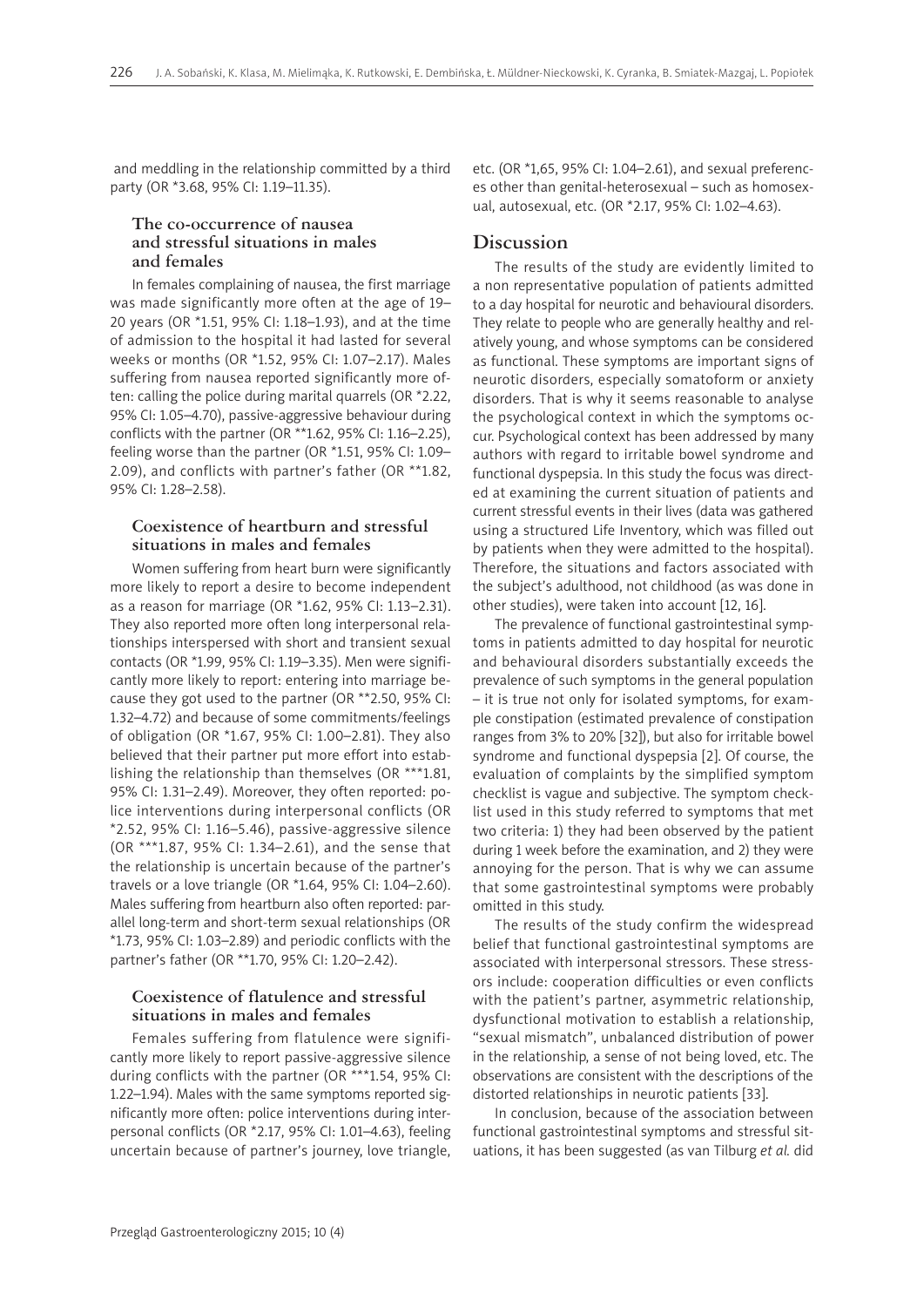before [34]) that psychological interventions or even psychotherapy be included in the process of treating non-psychiatric patients. It is also recommended that thediagnostic process be enriched with psychological diagnosis focused on the psychological context of somatic symptoms. This kind of enhanced diagnosis will undoubtedly facilitate the process of treatment [35].

# **Conclusions**

Functional gastrointestinal symptoms are highly prevalent among patients admitted to the day hospital for neurotic and behavioural disorders (40–50% of patients suffer from such symptoms). The most common complaints in women include: loss of appetite (52%), nausea (49%), and constipation and flatulence (45%). In men, the most common complaints include: loss of appetite (47%), heartburn (44%), and flatulence (43%). The analysed gastrointestinal symptoms are associated with the patient's current interpersonal difficulties, such as conflicts with the partner/spouse or the partner's parents. It has also been established that the majority of current interpersonal difficulties coexist with vomiting in stressful situations. The results suggest that in many cases symptoms of anxiety disorders (ICD-10 F40 and F41) or somatisation disorders (ICD-10 F45) may coexist with IBS and functional dyspepsia.

## **Conflict of interest**

The authors declare no conflict of interest.

#### References

- 1. Jones MP, Crowell MD, Olden KW, et al. Functional gastrointestinal disorders: an update for the psychiatrist. Psychosomatics 2007; 48: 93-102.
- 2. Piotrowicz G, Stępień B, Rydzewska G. Socio-demographic characteristics of patients with diagnosed functional dyspepsia. Prz Gastroenterol 2013; 8: 354-65.
- 3. Lackner JM, Gudleski GD, Thakur ER, et al. The impact of physical complaints, social environment, and psychological functioning on IBS patients' health perceptions: looking beyond GI symptom severity. Am J Gastroenterol 2014; 109: 224-33.
- 4. Sertbas Y, Belli H, Piskinpasa N, et al. Assessment of psychiatric symptoms and co-morbidities in patients with irritable bowel syndrome. West Indian Med J 2012; 61: 544-8.
- 5. Sinagra E, Romano C, Cottone M. Psychopharmacological treatment and psychological interventions in irritable bowel syndrome psychological interventions in irritable bowel syndrome. Gastroenterol Res Pract 2012; 2012: 486067. doi: 10.1155/2012/486067.
- 6. Lee SY, Park MC, Choi SC, et al. Stress, coping, and depression in non-ulcer dyspepsia patients. J Psychosom Res 2000; 49: 93-9.
- 7. Song EM, Jung HK, Jung JM. The association between reflux esophagitis and psychosocial stress. Dig Dis Sci 2013; 58: 471-7.
- 8. Walter SA, Jones MP, Talley NJ, et al. Abdominal pain is associated with anxiety and depression scores in a sample of the general adult population with no signs of organic gastrointestinal disease. Neurogastroenterol Motility 2013; 25: E741-76.
- 9. Sugaya N, Yoshida E, Yasuda S, et al. Irritable bowel syndrome, its cognition, anxiety sensitivity, and anticipatory anxiety in panic disorder patients. Psychiatry Clin Neurosci 2013; 67: 397-404.
- 10. Lackner JM, Gudleski GD, Blanchard EB. Beyond abuse: the association among parenting style, abdominal pain, and somatization in IBS patients. Behav Res Ther 2004; 42: 41-56.
- 11. Nicholl BI, Halder SL, Macfarlane GJ, et al. Psychosocial risk markers for new onset irritable bowel syndrome – results of a large prospective population-based study. Pain 2008; 137: 147-55.
- 12. Sobański JA, Klasa K, Rutkowski K, et al. Parental attitudes recollected by patients and neurotic disorders picture – sexuality-related and sexuality-unrelated symptoms [Polish]. Psychiatr Pol 2013; 47: 827-51.
- 13. Surdea-Blaga T, Baban A, Dumitrascu DL. Psychosocial determinants of irritable bowel syndrome. World J Gastroenterol 2012; 18: 616-26.
- 14. Phillips K, Wright BJ, Kent S. Psychosocial predictors of irritable bowel syndrome diagnosis and symptom severity. J Psychosom Res 2013; 75: 467-74.
- 15. Locke GR 3rd, Weaver AL, Melton LJ 3rd, et al. Psychosocial factors are linked to functional gastrointestinal disorders: a population based nested case-control study. Am J Gastroenterol 2004; 99: 350-7.
- 16. Sobański JA, Klasa K, Müldner-Nieckowski Ł, et al. Childhood sexual traumatic events and sexual life and relationship of a patient [Polish]. Psychiatr Pol 2013; 47: 411-31.
- 17. Sonneveld LP, Brilleslijper-Kater SN, Benninga MA, et al. Prevalence of child sexual abuse in pediatric patients with chronic abdominal pain. J Pediatr Gastroenterol Nutr 2013; 56: 475-80.
- 18. Hillilä MT, Siivola MT, Färkkilä MA. Comorbidity and use of health-care services among irritable bowel syndrome sufferers. Scand J Gastroenterol 2007; 42: 799-806.
- 19. Spiegel BM, Kanwal F, Naliboff B, et al. The impact of somatization on the use of gastrointestinal health-care resources in patients with irritable bowel syndrome. Am J Gastroenterol 2005; 100: 2262-73.
- 20. North CS, Downs D, Clouse RE, et al. The presentation of irritable bowel syndrome in the context of somatization disorder. Clin Gastroenterol Hepatol 2004; 2: 787-95.
- 21. North CS, Hong BA, Alpers DH. Relationship of functional gastrointestinal disorders and psychiatric disorders: implications for treatment. World J Gastroenterol 2007; 13: 2020-7.
- 22. Walker EA, Gelfand MD, Gelfand AN, et al. The relationship of current psychiatric disorder to functional disability and distress in patients with inflammatory bowel disease. Gen Hosp Psychiatry 1996; 18: 220-9.
- 23. Noyes R Jr, Cook B, Garvey M, Summers R. Reduction of gastrointestinal symptoms following treatment for panic disorder. Psychosomatics 1990; 31: 75-9.
- 24. Duddu V, Isaac MK, Chaturvedi SK. Somatization, somatosensory amplification, attribution styles and illness behaviour: a review. Int Rev Psychiatry 2006; 18: 25-33.